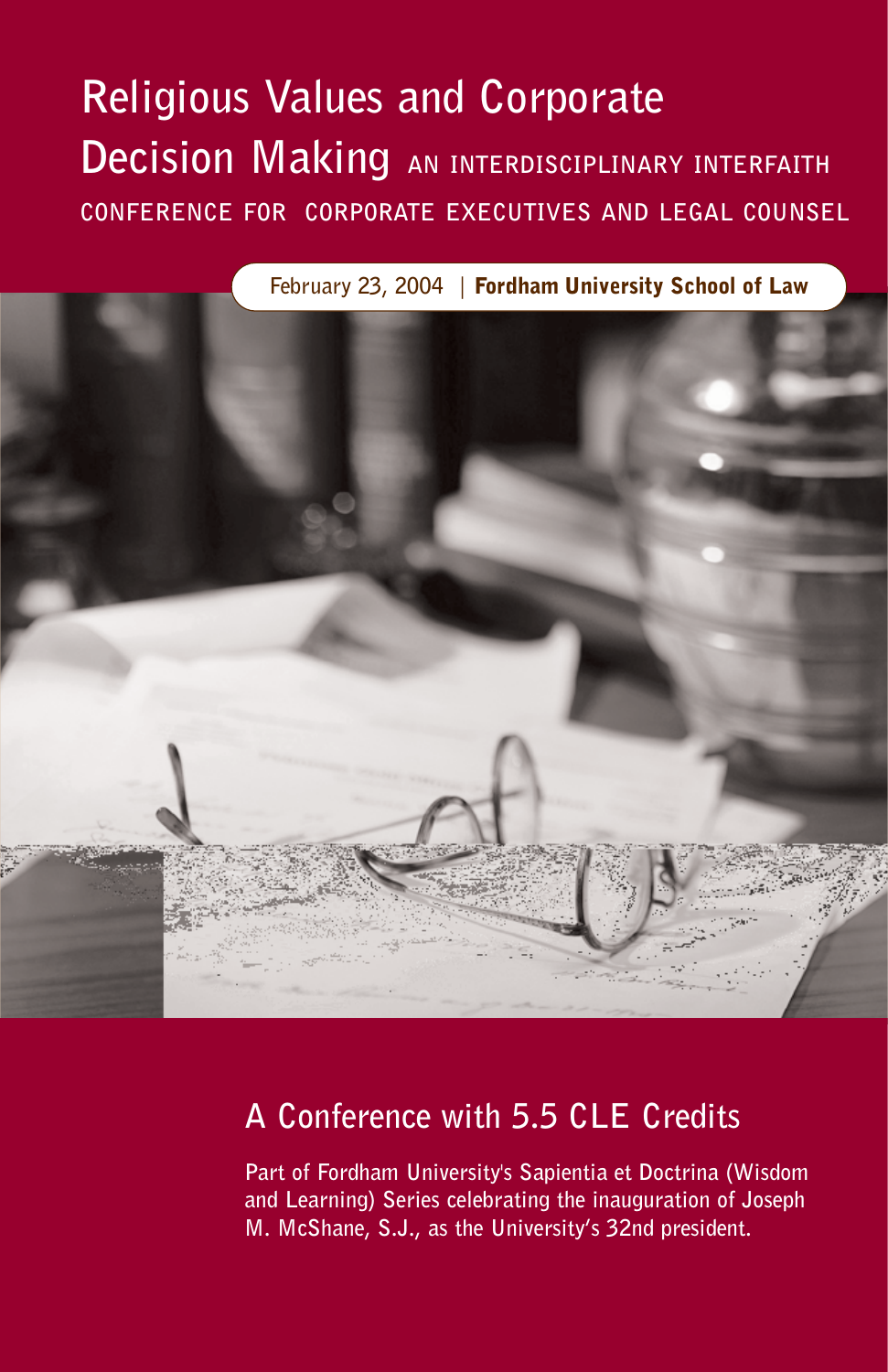# About the Conference

In today's business climate, lawyers, accountants, managers, and other professionals are increasingly considering a number of creative resources that might help sustain their commitment to professional integrity and social responsibility.

This interdisciplinary interfaith conference will explore the extent to which religious values may serve as a guide to navigate the moral and ethical dilemmas in our current legal and business landscape. Among other questions, it hopes to consider:

- - What may be gained by bringing religious values to bear on corporate decision making? What may be the concerns and pitfalls?
- - Would current economic models allow room to bring religious values to bear on corporate decision-making?
- - According to current standards of legal and business ethics, are lawyers and other professionals restricted in the ways in which they may bring religious values to bear on corporate decision-making?
- - Are there viable models that illustrate how religious values might be integrated into corporate decision-making?

#### **SPONSORS**

Fordham University School of Law Institute on Religion, Law & Lawyer's Work Center for Corporate, Securities & Financial Law Fordham University Department of Economics Fordham University Graduate School of Business Administration

#### **CO-SPONSORS**

Auburn Theological Seminary Legatus–Fairfield County, CT Chapter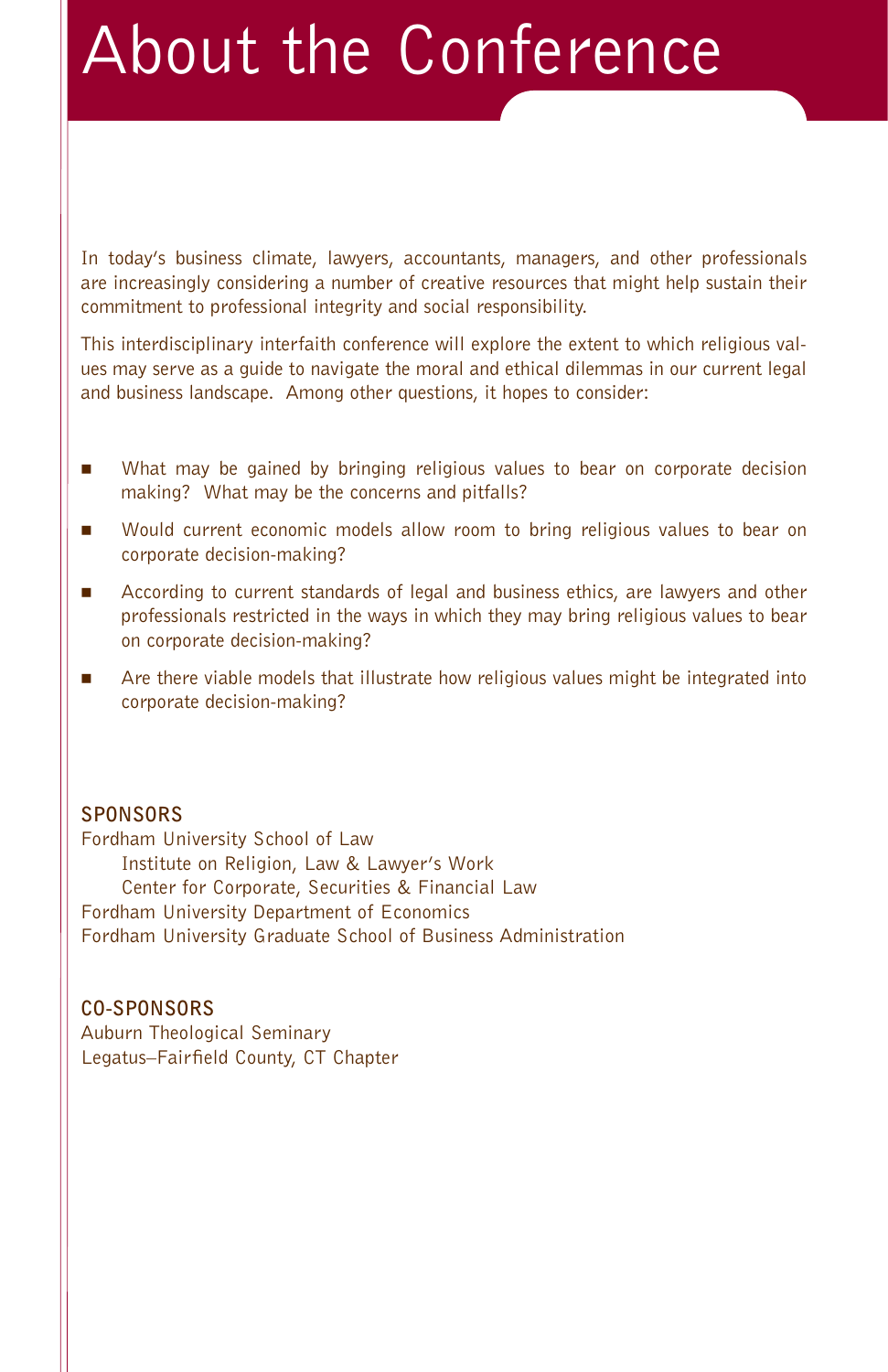## **Fordham Universi**

## **Program** Religious Values and Corporate Decision-

## **Monday February 23**

#### **8:30 AM** Registration/CLE Information

**9:00 AM** Welcome/Opening Remarks

#### **10:15 AM**

#### Religious Values and Corporate Decision-Making: An Economist's Perspective

STEFANO ZAMAGNI Professor, University of Bologna Department of Economics

#### Response: HENRY SCHWALBENBERG Chair, Fordham University Department of Economics

#### **9:10 AM**

#### Does Corporate Decision-Making Allow

#### Room for Religious Values?

RUSSELL G. PEARCE (Moderator) Professor, Fordham University School of Law STEVEN RESNICOFF Professor, DePaul University College of Law MARK A. SARGENT Dean, Villanova University School of Law W. BRADLEY WENDEL Professor, Washington & Lee University School of Law

#### **10:00 AM** Break

#### **11:15 AM** Break

#### **11:30 AM**  Managing as if Faith Matters

MICHAEL NAUGHTON (Moderator) Professor, University of St. Thomas Graduate School of Business & Department of Theology JOSEPH E. GEOGHAN, ESQ. Retired Vice-President and General Counsel, and Member of the Board of Directors, of Union Carbide Corporation TALOT ANSARI, ESQ. Partner, Kelley, Drye & Warren

#### **12:20 PM** Lunch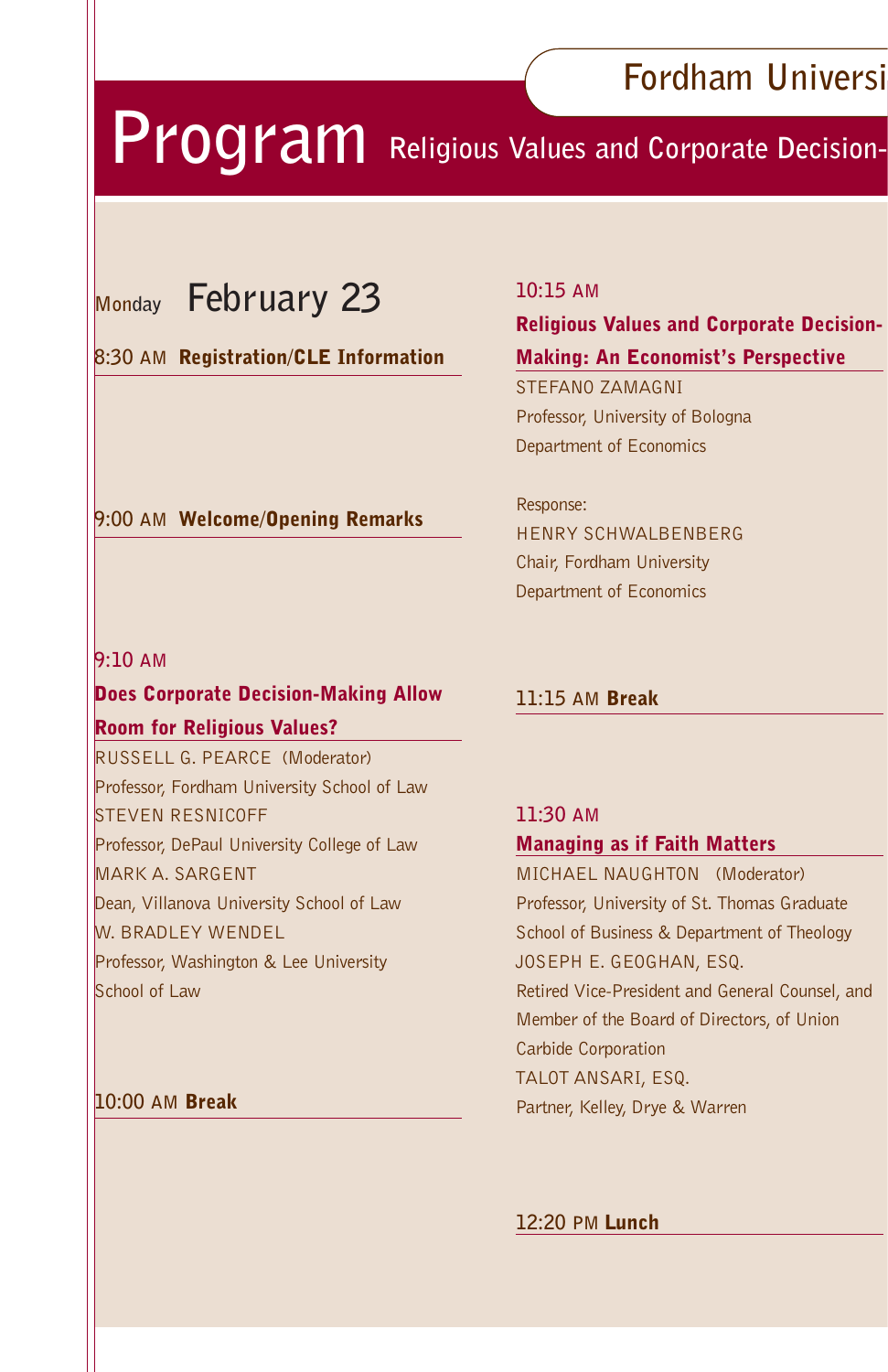## **ty School of Law**

## **Making | 5.5 CLE credits available**

#### **1:30 PM**

#### Viable Models: The Economy of Communion Project

LUIGINO BRUNI Professor, Department of Economics University of Milan–Biococca

#### **3:30 PM**

#### Final Discussion

ROBERT HURLEY (Moderator) Professor, Fordham University Graduate School of Business Administration

#### **4:00 PM** Reception

Response: AMY UELMEN, ESQ. Director, Fordham University School of Law Institute on Religion, Law & Lawyer's Work

> **Conference Proceedings** will be published in the Fordham Journal of Corporate and Financial Law.

#### **2:20 PM** Break

#### **2:40 PM**

#### Viable Models: Shareholder Resolutions

PATRICIA DALY, OP Tri-State Coalition for Responsible Investment SEAMUS FINN, OMI Missionary Oblates of Mary Immaculate MORDECHAI LIEBLING The Shefa Fund LESLIE LOWE, ESQ. Program Director for Energy & Environment, Interfaith Center on Corporate Responsibility

The Institute on Religion, Law &

Lawyer's Work aims to help practicing lawyers and law students in their efforts to live integrated lives of faith in the context of the challenges of today's legal practice, and to promote dialogue on issues relating to religion and law. It sponsors national and local inter-faith conferences, lectures and programs on religion, spirituality and legal practice.

For more information, contact Amy Uelmen, the Institute's director, by e-mail at auelmen@law.fordham.edu or by fax at 212.636.6899.